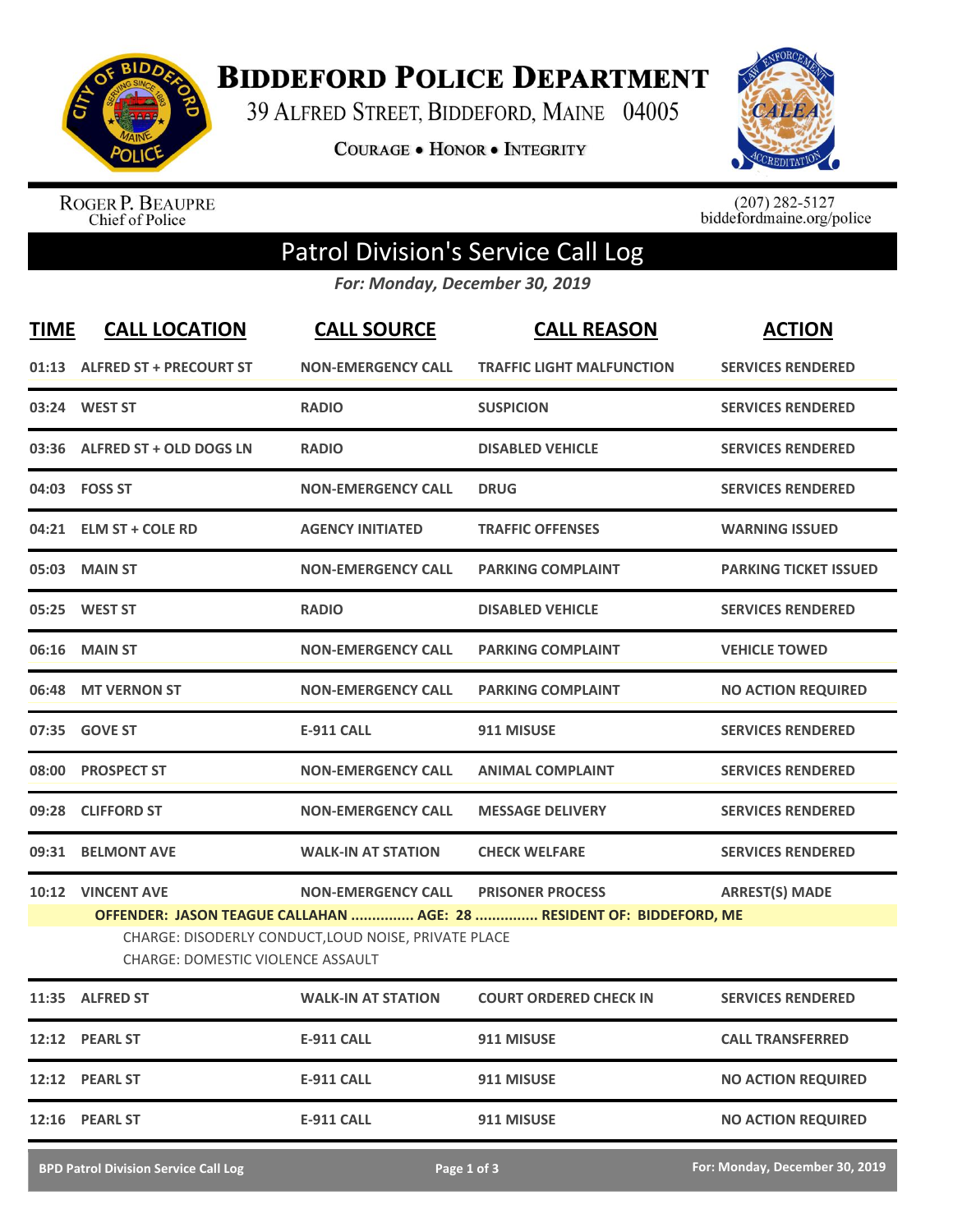| <b>TIME</b> | <b>CALL LOCATION</b>                                    | <b>CALL SOURCE</b>        | <b>CALL REASON</b>                                                                      | <b>ACTION</b>                |
|-------------|---------------------------------------------------------|---------------------------|-----------------------------------------------------------------------------------------|------------------------------|
|             | 12:20 ALFRED ST                                         | <b>WALK-IN AT STATION</b> | <b>ARTICLES LOST/FOUND</b>                                                              | <b>SERVICES RENDERED</b>     |
|             | 12:22 BRADBURY ST                                       | <b>NON-EMERGENCY CALL</b> | <b>PARKING COMPLAINT</b>                                                                | <b>PARKING TICKET ISSUED</b> |
|             | 12:51 HAVEY AVE                                         | <b>E-911 CALL</b>         | 911 MISUSE                                                                              | <b>SERVICES RENDERED</b>     |
|             | 12:51 POOL ST                                           | <b>NON-EMERGENCY CALL</b> | <b>THEFT</b>                                                                            | <b>REPORT TAKEN</b>          |
|             | 13:27 MARINER WAY                                       | <b>NON-EMERGENCY CALL</b> | <b>ARTICLES LOST/FOUND</b>                                                              | <b>SERVICES RENDERED</b>     |
|             | 13:42 ALFRED ST                                         | <b>NON-EMERGENCY CALL</b> | <b>COURT ORDERED CHECK IN</b>                                                           | <b>SERVICES RENDERED</b>     |
|             | 13:54 WENTWORTH ST                                      | <b>NON-EMERGENCY CALL</b> | <b>DISTURBANCE / NOISE</b>                                                              | <b>SERVICES RENDERED</b>     |
|             | 14:01 SOUTH ST                                          | <b>NON-EMERGENCY CALL</b> | <b>PRO-ACTIVE DV RESPONSE TEAM</b>                                                      | <b>NO VIOLATION</b>          |
| 14:52       | <b>ANDREWS RD</b>                                       | <b>E-911 CALL</b>         | 911 MISUSE                                                                              | <b>NO ACTION REQUIRED</b>    |
| 15:07       | <b>MARINER WAY</b><br><b>CHARGE: THEFT BY DECEPTION</b> | <b>NON-EMERGENCY CALL</b> | <b>SHOPLIFTING</b><br>OFFENDER: SCOTT URBAIN JAMES  AGE: 42  RESIDENT OF: BIDDEFORD, ME | <b>CITATION ISSUED</b>       |
|             | 15:24 LINCOLN ST                                        | <b>NON-EMERGENCY CALL</b> | <b>DOMESTIC COMPLAINTS</b>                                                              | <b>REPORT TAKEN</b>          |
|             | 15:33 POMERLEAU ST                                      | <b>E-911 CALL</b>         | 911 MISUSE                                                                              | <b>SERVICES RENDERED</b>     |
| 16:17       | <b>ANDREWS RD</b>                                       | <b>E-911 CALL</b>         | 911 MISUSE                                                                              | <b>NO ACTION REQUIRED</b>    |
|             | 16:26 ELM ST                                            | <b>NON-EMERGENCY CALL</b> | <b>SUSPICION</b>                                                                        | <b>GONE ON ARRIVAL</b>       |
|             | 16:38 ALFRED ST                                         | <b>WALK-IN AT STATION</b> | <b>COURT ORDERED CHECK IN</b>                                                           | <b>SERVICES RENDERED</b>     |
|             | 17:20 SACO FALLS WAY                                    | <b>E-911 CALL</b>         | 911 MISUSE                                                                              | <b>SERVICES RENDERED</b>     |
|             | 17:38 ELM ST                                            | <b>AGENCY INITIATED</b>   | <b>TRAFFIC OFFENSES</b>                                                                 | <b>WARNING ISSUED</b>        |
|             | 18:17 WESTERN AVE                                       | E-911 CALL                | 911 MISUSE                                                                              | <b>SERVICES RENDERED</b>     |
|             | 18:40 ELM ST                                            | E-911 CALL                | 911 MISUSE                                                                              | <b>SERVICES RENDERED</b>     |
|             | 19:17 ALFRED ST                                         | <b>AGENCY INITIATED</b>   | <b>PARKING BAN - TOWED VEHICLES</b>                                                     |                              |
|             | 19:41 ELM ST + WEST ST                                  | <b>AGENCY INITIATED</b>   | <b>DISABLED VEHICLE</b>                                                                 | <b>SERVICES RENDERED</b>     |
|             | $19:42$ POOL ST + HILL ST                               | <b>AGENCY INITIATED</b>   | <b>DISABLED VEHICLE</b>                                                                 | <b>SERVICES RENDERED</b>     |
|             | 19:48 MAIN ST + WASHINGTON ST                           | <b>AGENCY INITIATED</b>   | <b>TRAFFIC OFFENSES</b>                                                                 | <b>WARNING ISSUED</b>        |
|             | 20:34 ALFRED ST                                         | E-911 CALL                | <b>DISTURBANCE / NOISE</b>                                                              | <b>SERVICES RENDERED</b>     |
|             | 21:02 BIRCHWOOD LN                                      | <b>NON-EMERGENCY CALL</b> | <b>HARASSMENT</b>                                                                       | <b>REPORT TAKEN</b>          |